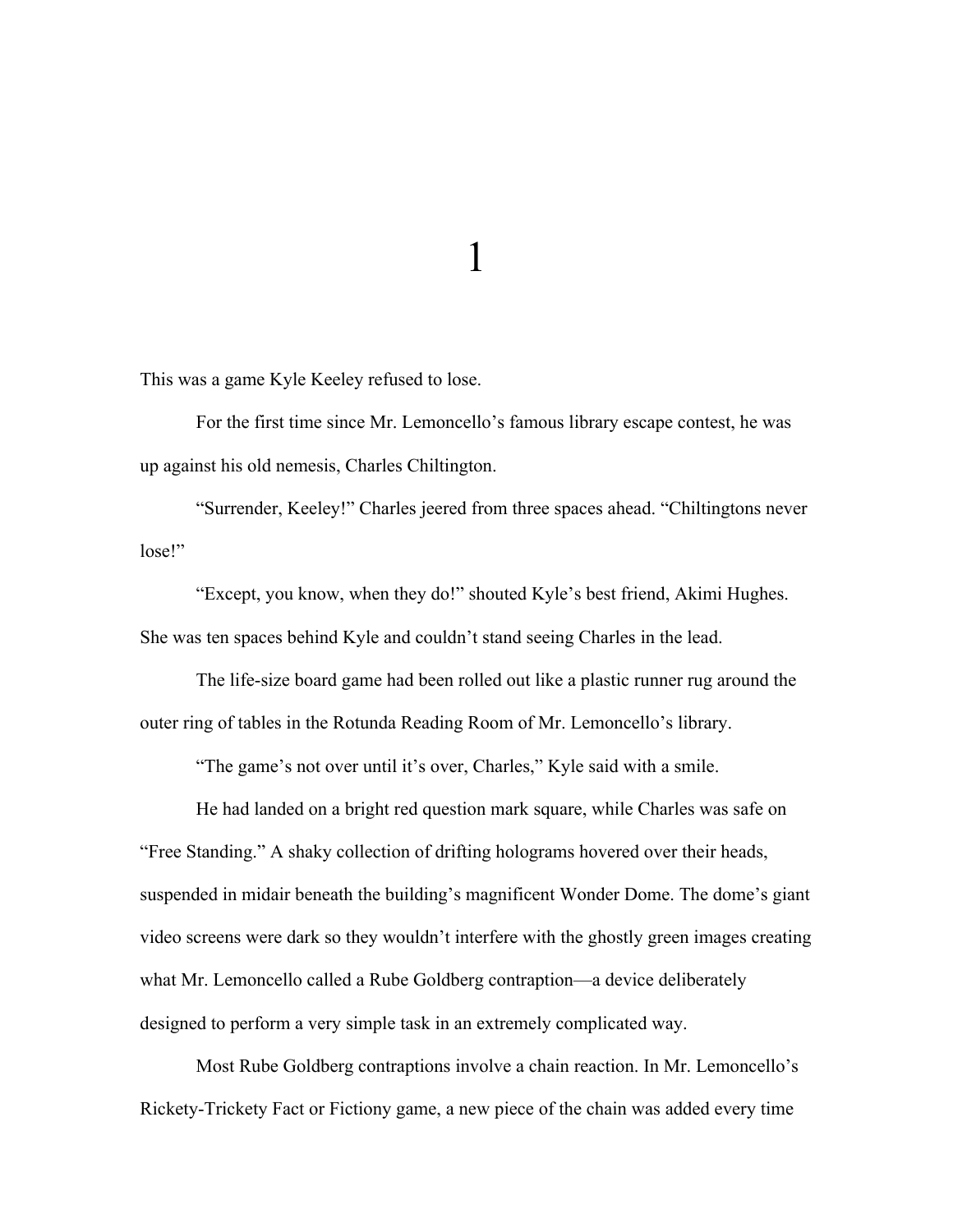one of the players gave an incorrect answer. If someone reached the finish line before all the pieces lined up, they won. However, if any player gave one too many wrong answers, they would trigger the chain reaction and end up trapped under a pointed dunce cap.

They would lose.

"Are you ready for your question, Mr. Keeley?" boomed Mr. Lemoncello, acting as the quiz master.

"Yes, sir," said Kyle.

"Fact or fiction for six," said Mr. Lemoncello, reading from a bright yellow game card. "At five feet four inches, George Washington was the shortest American president ever elected. Would you like to answer or do the research?"

It was a tough choice, especially since Kyle didn't know the answer.

If he did the research, he'd have to go back one space *and* lose a turn so he could look up the correct answer on one of the tablet computers built into the nearby reading desk.

But while he was researching, Charles might surge ahead. He might even make it all the way to the finish line.

On the other hand, even though Kyle didn't know the answer, if he said either "fact" *or* "fiction," he had a fifty-fifty chance of being right and moving forward six spaces, putting him *in front* of Charles, and that much closer to victory.

Of course, Kyle also had a fifty-fifty chance of being wrong and adding what might be the final hologram to the wobbly contraption overhead.

"Do the research, Kyle!" urged Akimi.

"Please do," sneered Charles.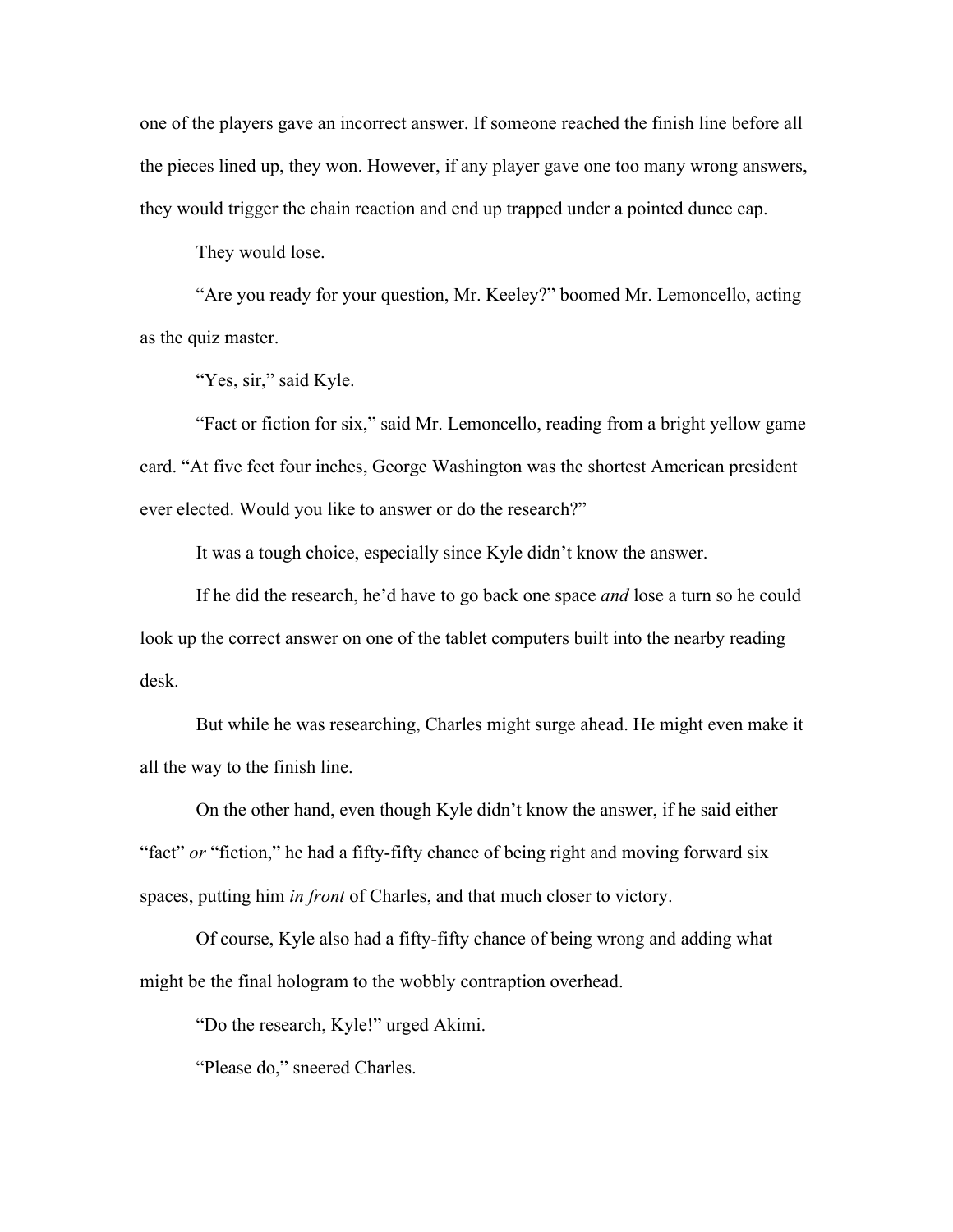"Yo!" shouted another one of Kyle's best buds, Miguel Fernandez. "Don't let Chiltington get under your dome, bro. He's just playing mind games with you."

"Impossible." Charles sniffed. "Keeley doesn't have a mind for me to play with."

"Uh, uh, uh," said Mr. Lemoncello. "Charles, I wonder if, just this once, you might choose kind?" He turned to Kyle. "Well, Mr. Keeley? No one can make this decision for you, unless, of course, you hire a professional decider, but trust me—they are decidedly expensive. Are you willing to put everything on a waffle and take a wild guess?"

Kyle hated losing a turn when the whole idea was to *win* the game. He hated going backward when the object was to move forward.

He studied the teetering collection of holograms suspended under the darkened dome. He looked at Charles, who was sneering back at him smugly.

"I want to answer, sir."

"Very well," said Mr. Lemoncello. "Let me repeat the question before the cucumbers I had for lunch repeat on me: At five feet four inches, George Washington was the shortest American president ever elected. Fact or fiction?"

Kyle took a deep breath. He remembered some teacher once saying people were shorter back in the olden days. So odds were that Washington was a shrimp.

"That, sir," he said, "is a . . . fact?"

A buzzer *SCRONK*ed like a sick goose.

"Sorry," said Mr. Lemoncello. "It is, in fact, fiction. At six feet three inches, George Washington was one of our *tallest* presidents. It's time to add another piece to our dangling-dunce-cap-trap contraption."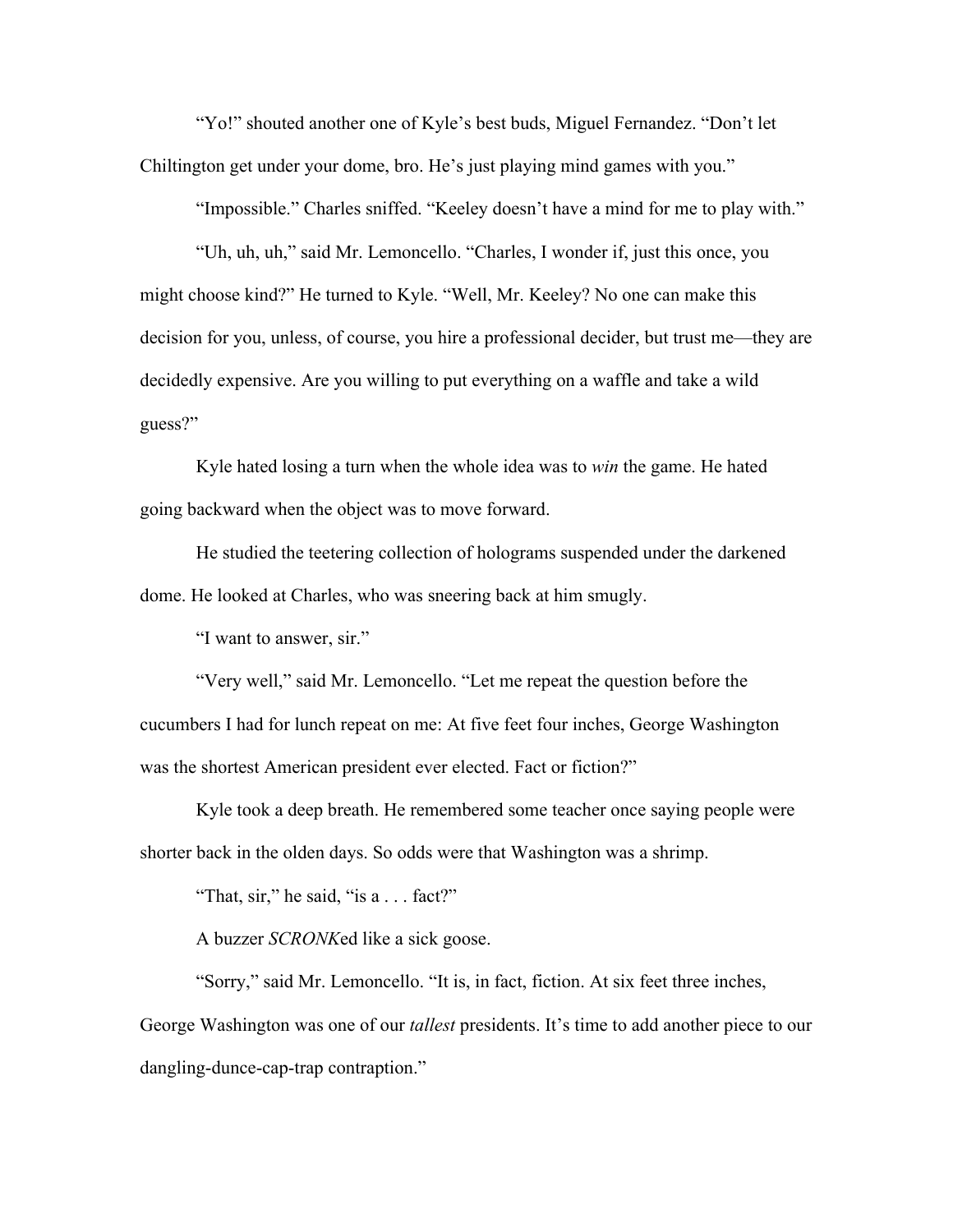Electronic notes diddled up a scale.

"Oh, dear," said Mr. Lemoncello. "It looks like that's the last straw!"

A hologram of a striped milk carton straw floated into place. It shot a spitball at a hologram of an old-fashioned cash register, which hit a button, which made the cash drawer pop open with a *BING!* The drawer smacked a holographic golf ball, which *BOINK*ed down seven steps of a staircase one at a time until it bopped into a row of dominoes, which started to tumble in a curving line. The final domino triggered a catapult, which fired a Ping-Pong ball, which smacked a rooster in the butt. The bird *cock-a-doodle-doo*ed, which startled a tiny man in a striped bathing suit standing on top of a fifty-foot ladder so much that he leapt off, spiraled down, and landed with a splash in a wooden bucket, which, since it was suddenly heavier, pulled a rope that struck a match, which lit a fuse, which ignited a fireworks rocket, which blasted off, which knocked the dunce cap off its hook.

The holographic hat of shame fell and covered Kyle like an upside-down ice cream cone.

"Loser!" crowed Charles.

Everybody else laughed.

By taking a wild guess, Kyle hadn't gone backward or lost a turn.

But he'd definitely lost the game!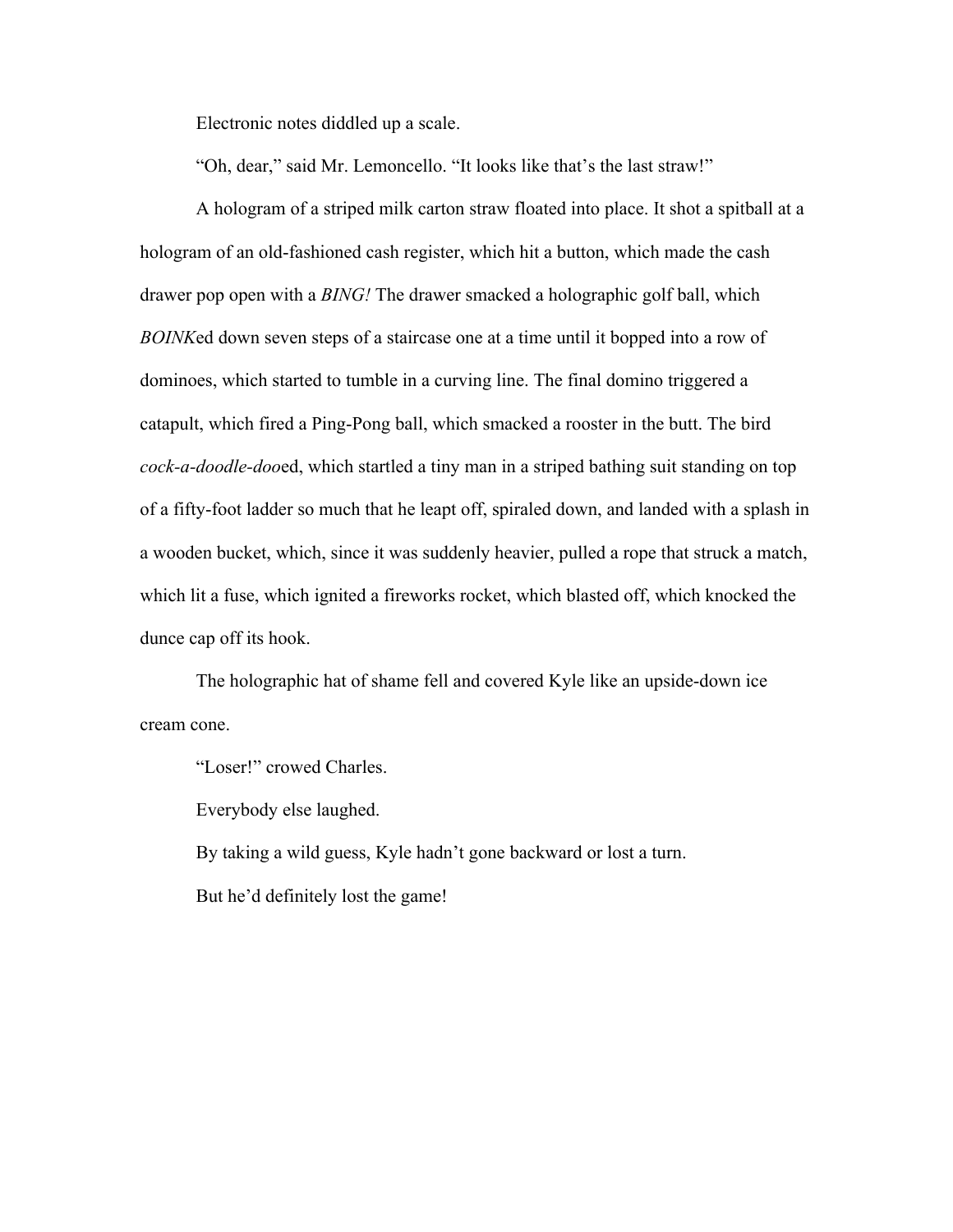Since the dunce cap was only a hologram, it couldn't actually trap Kyle.

But its laser-generated sides were equipped with motion sensors. So when Kyle tried to step out from under the flickering image of the giant parking-cone-shaped hat, he triggered some pretty embarrassing sound effects. Mostly gassy *BLATT*s and *FWUUUUUMP*s.

All the other players were cracking up, so Kyle took a goofy bow.

And activated the motion sensors again.

*FWUUUUUMP!*

"That's Keeley, all right," snickered Charles. "Nothing but windy blasts of gas."

"You're right," said Kyle, taking another bow and activating another

*FWUUUUUMP!*

"And you were in the lead, Charles, so you win. Congratulations."

He stuck his hand in and out of the laser grid to blare a gassy fanfare to the tune of "Happy Birthday to You": *BLATT-BLATT-BLATT-BLATT, FWUMP-FWUMP!*

"All right," cried a no-nonsense voice in the midst of all the laughter. "Shut it down. Need to iron out that glitch."

There were six thumps and a loud whir, and then the holographic Rube Goldberg contraption disappeared. A bald man in a lab coat stepped out of the shadows, toting a tablet computer the size of a paperback.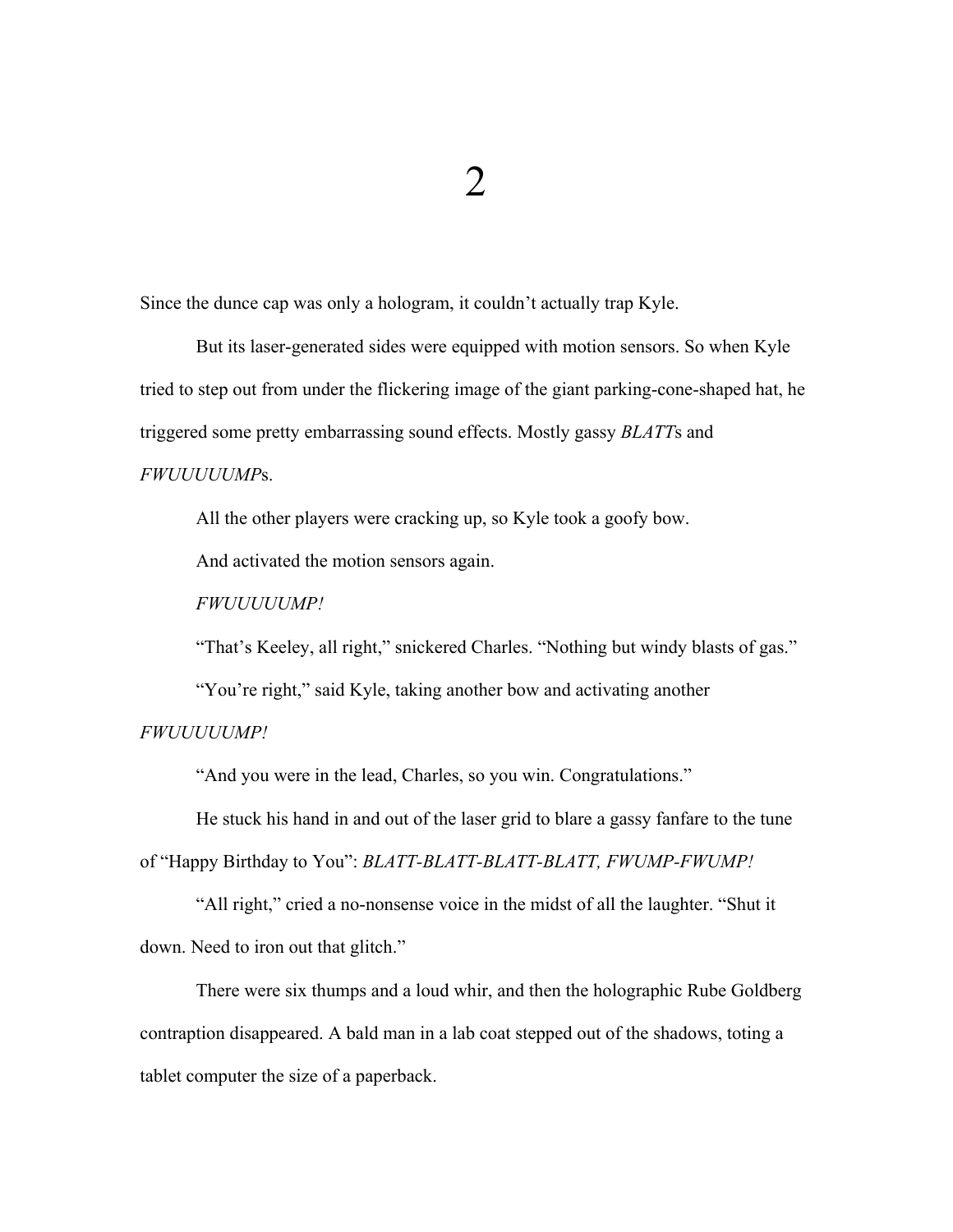"Switch on the Wonder Dome," he said to the flat screen he held in his palm.

Instantly, the ten wedge-shaped, high-definition video screens lining the library's colossal cathedral ceiling started shimmering as the dome went from black to its swirling, full-circle kaleidoscopic mode.

"Friends," announced Mr. Lemoncello, marching across the rotunda's marble floor toward the man in the white coat, "allow me to introduce you to the library's brandnew head imagineer, Mr. Chester 'Chet' Raymo, the genius behind my new Mind-Bogglingly Big 'n' Wacky Gymnasium Games!" He cleared his throat and warbled, *"Mr. Raymo is a brilliant brain-o! What he does is hard to explain-o!"*

Mr. Raymo was so busy tapping his tablet he didn't realize that Mr. Lemoncello was singing his praises.

The head imagineer wore thick black-rimmed glasses and a skinny black necktie and had seriously slumped shoulders. He looked like he could work at mission control for NASA.

"I believe we need to make a few minor adjustments before we roll it out to the schools," said Mr. Raymo. "Those sound effects activated when the loser attempted to escape were supposed to be burglar alarm bells, not farts."

"I know," said Mr. Lemoncello. "I changed them."

Mr. Raymo nodded. Tapped his tablet again.

"Duly noted."

"Thank you, Chet." Mr. Lemoncello threw open his arms and, in a very loud voice, addressed the players still standing in various spots along the game board.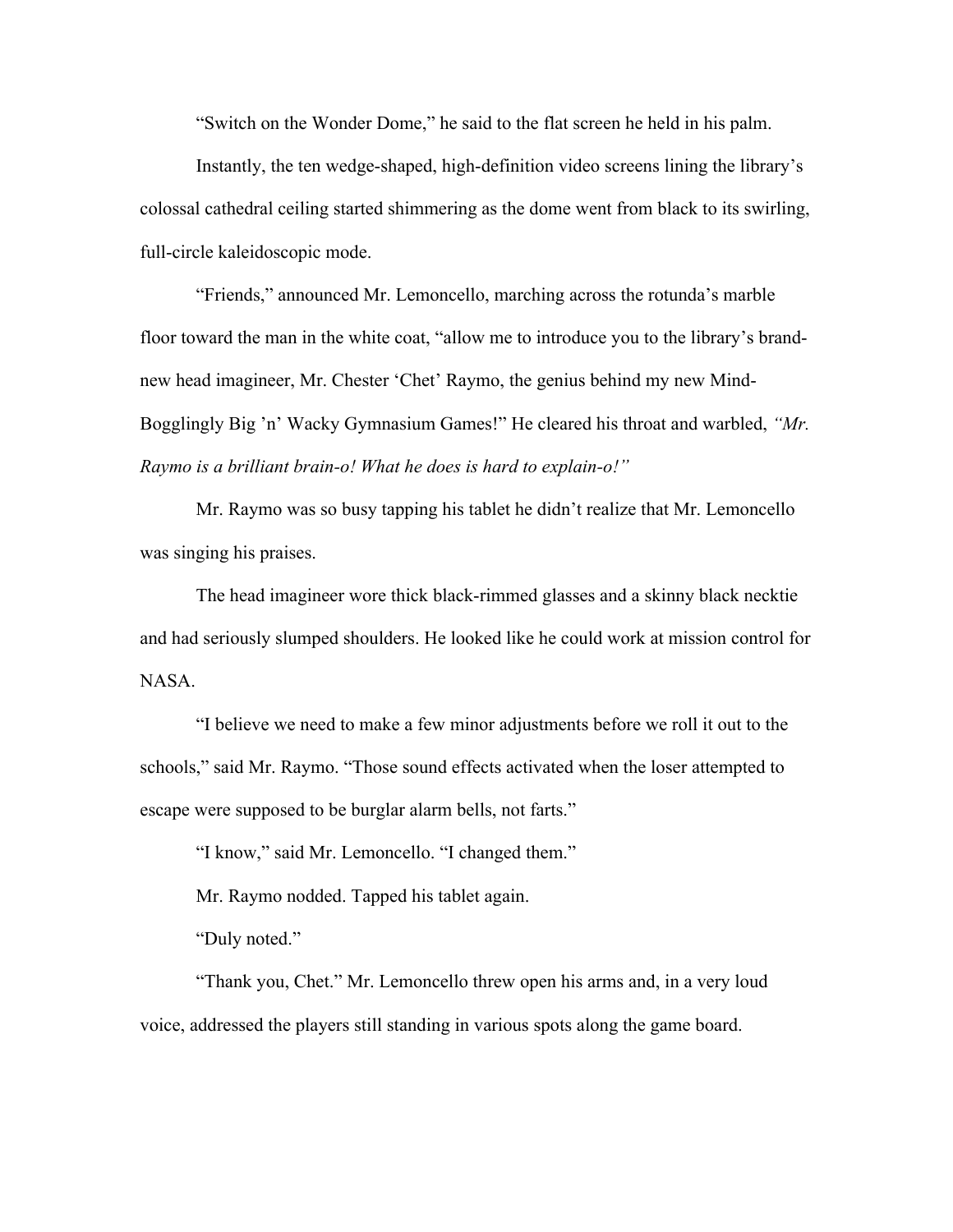"And thank you, one and all, for participating in this trial run of my newest gaming concept. Soon we will be able to take these same portable hologram projectors to gymnasiums, cafetoriums, and, if we hold our breath, natatoriums, so schools, even those with swimming pools, can use my life-size board games as fund-raisers—free of charge, of course."

"I really enjoyed the game," said Sierra Russell, Kyle's bookworm friend. "I was able to read two whole chapters while I waited for everybody else to spin and take their turns<sup>"</sup>

"It was awesome," agreed Kyle, who loved all of Mr. Lemoncello's wacky games, even the ones he lost.

"Totally!" added Miguel.

"It's a rip-off," scoffed Charles Chiltington, who'd been trying to run Mr. Lemoncello out of town ever since the eccentric billionaire first came home to Ohio and spent five hundred million dollars building Alexandriaville the most extraordinary hightech library in the world.

"I beg your pardon, Charles?" said Mr. Lemoncello, blinking repeatedly. "A ripoff?"

"It's just a warmed-over version of that old parlor game Botticelli! You should be more inventive. Like the Krinkle Brothers."

The Krinkle Brothers were a huge game company that, in Kyle's humble opinion, made extremely boring board games and dull generic stuff like Chinese checkers, pachisi, and dominoes. In fact, Kyle had come up with his own ad slogan for the rival game maker: "If it's a Krinkle, it's going to stinkle."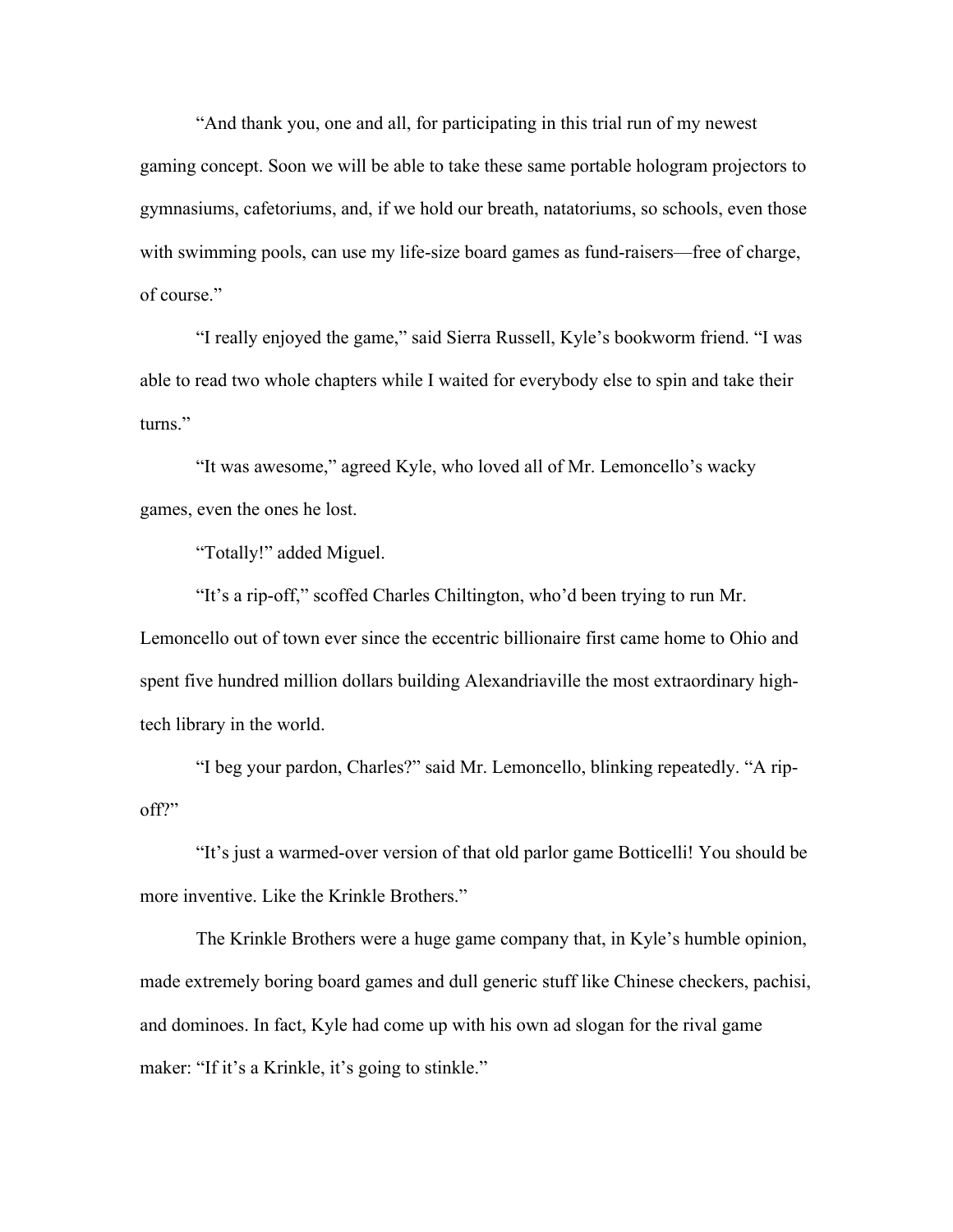"See you later, losers." Charles marched out of the Rotunda Reading Room.

Kyle sometimes wondered why Charles was still allowed to come to the Lemoncello Library. He and his parents had done so much to try to wreck Mr. Lemoncello's dreams. Since Kyle (along with all the other "champions" from the recent Library Olympics) was now on the library's board of trustees, he once suggested that Charles (plus the rest of the Chiltington family) be banned from the building.

When he did, Mr. Lemoncello gasped, clutched his chest, and pretended that he might faint or have a heart attack. Maybe both.

"Why, if we did that, Kyle," Mr. Lemoncello had said, "we couldn't really call ourselves a library, could we?"

Kyle knew his idol was right. Libraries were supposed to be for everybody. Even jerks like Charles, who always pretended to be super polite around grown-ups—except Mr. Lemoncello.

"Not to be as nosy as Pinocchio," Mr. Lemoncello said to Sierra, "but you seemed more interested in reading your book than marveling at my latest holographic extravaganza."

"Sorry, sir."

"Oh, there's nothing to be sorry about—a game, by the way, that I wish I had invented. I was just curious about what you were reading."

"It's called *Seabiscuit: An American Legend* by Laura Hillenbrand."

Mr. Lemoncello waggled his eyebrows, put his hand to his mouth, and hollered, "Oh, Mr. Raymo? Is there a Seabiscuit in the house?"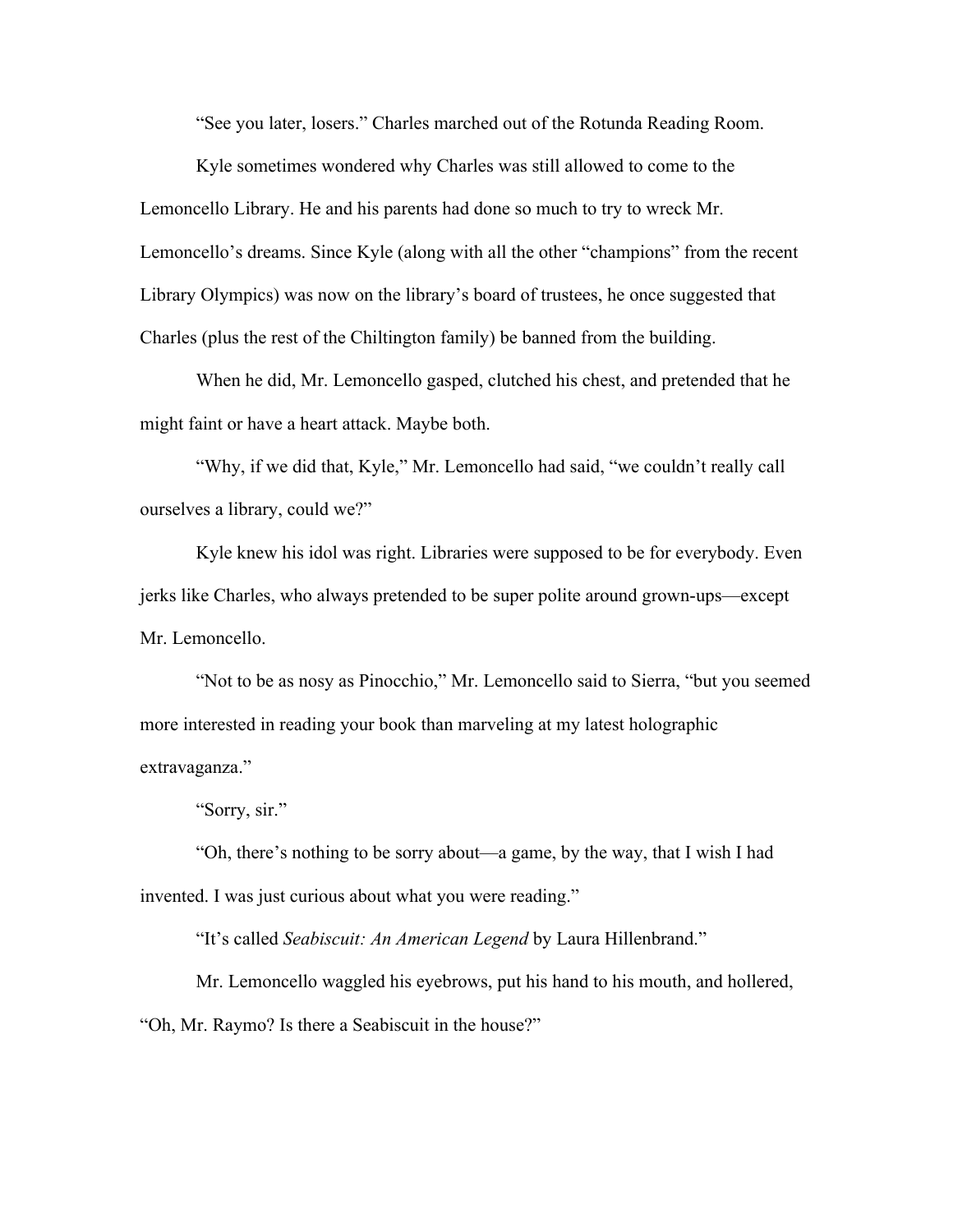Suddenly, a bugle blared, a bell clanged, and two Thoroughbred racehorses, their jockeys up in the saddles, came thundering into the rotunda from the fire exit!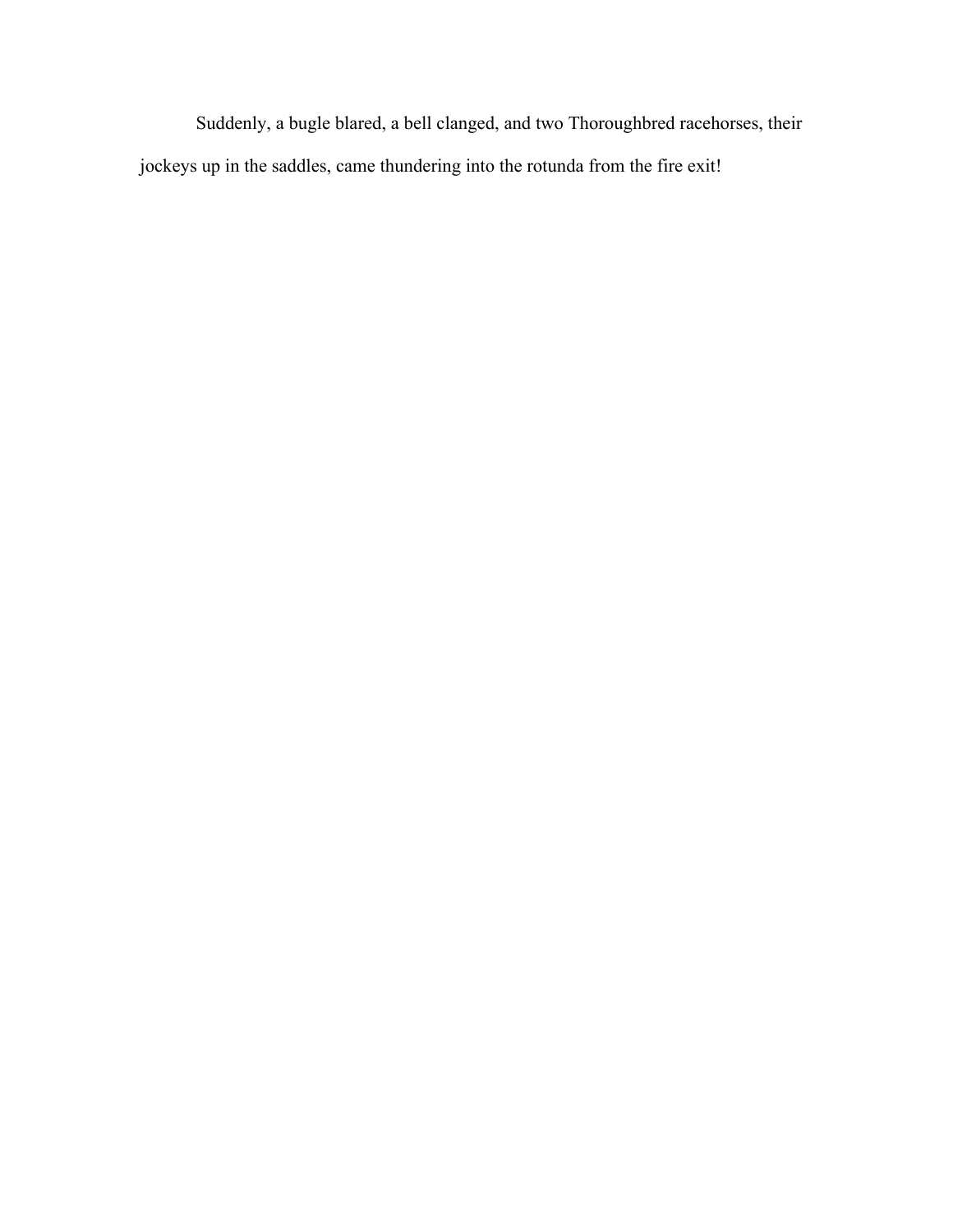3

"Racing through the first turn, it's Seabiscuit leading in a surprise move!" cried the scratchy recorded voice of an old-fashioned racetrack announcer talking through his nose.

Kyle and his friends leapt out of the way as the two horses and their jockeys whipped around the rim of the rotunda as if it were a racetrack.

The breathless announcer kept going.

"Seabiscuit is in the lead by one length . . . two lengths. War Admiral is right on his heels."

Dust clouds billowed up behind the holographic horses' dirt-churning hooves.

"Down the back stretch. There goes War Admiral after him. Now the horse race is on. They're neck and neck, head and head, nose and nose. And it is either one; take your choice."

Kyle could feel the floor quaking as the two powerful horses galloped around the room.

"Go, Seabiscuit!" shouted Sierra, waving her book in the air.

"Both jockeys driving!" cried the track announcer. "It's horse against horse. Seabiscuit leads by a length. Now Seabiscuit by a length and a half. Seabiscuit by three! Seabiscuit is the winner!"

The horses vanished.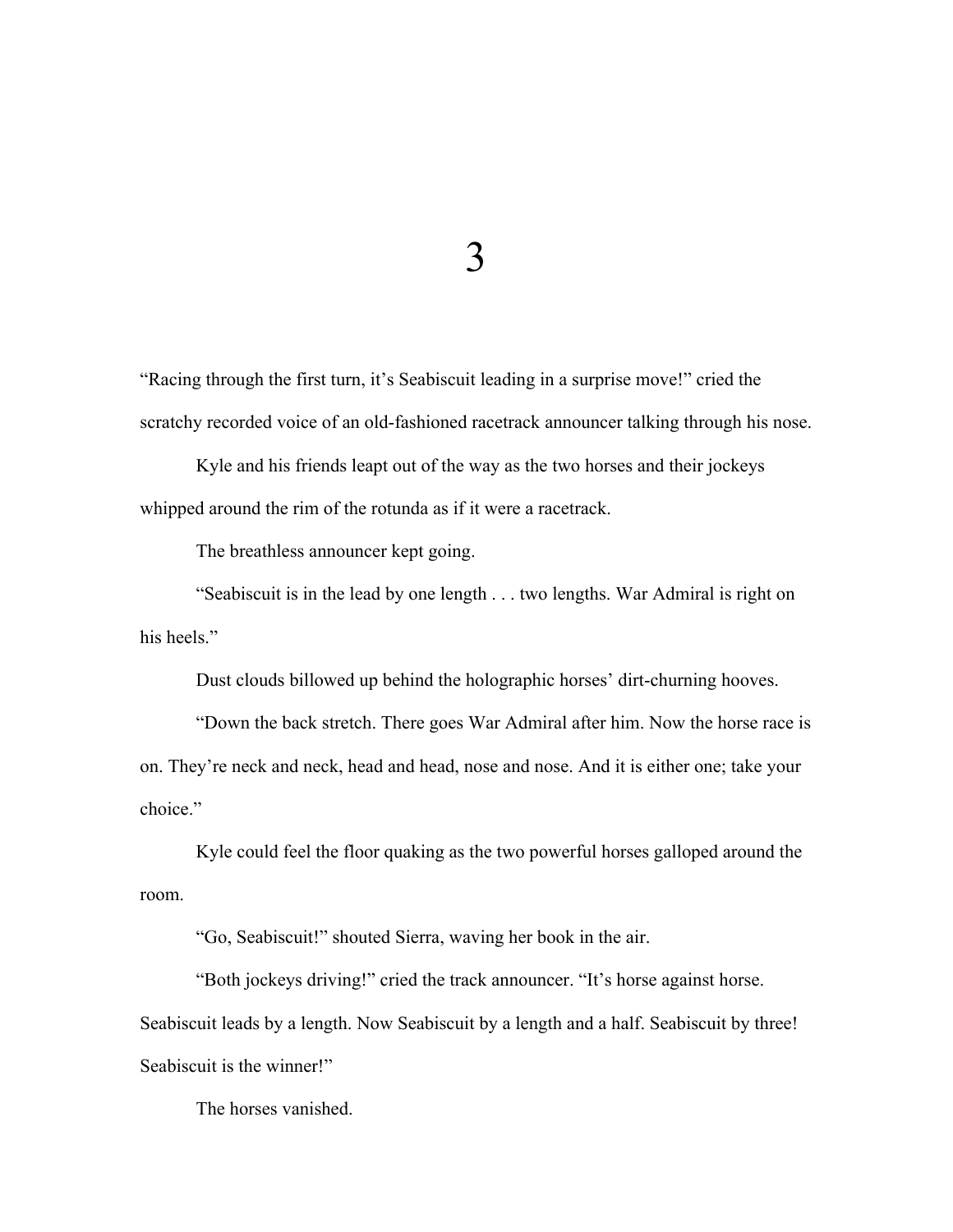"Woo-hoo!" shouted Kyle.

"Whoa!" cried Miguel. "That was amazing!"

"That was Seabiscuit and War Admiral from their match race of 1938 at

Pimlico—a racetrack near Baltimore," said Sierra.

"It was unreal," said Akimi.

"I know," said Kyle. "It was incredible!"

"No, I mean *it wasn't real!* You could see through the horses!"

"Those stupid horses scared me!" whined Andrew Peckleman, sliding his gogglesized glasses up the bridge of his nose with one finger. "I thought they were going to run right over us. Then I realized they were just holograms!"

"Well, Andrew," said Mr. Lemoncello, "let this be a lesson to us all: The first answer isn't always the best answer. Chet?"

"Yes, sir?"

"Tell them about our brand-new Nonfictionator."

"Sorry, sir. No can do. That information is top-secret, classified, and, I believe, restrictified. I also believe that 'restrictified' is not an actual word."

"Actually, it's a new word—one I invented and wrote down with my frindle! Plus, I hereby and forthwith—not to mention fifthwith—officially declassify and derestrictify the information in question." Mr. Lemoncello turned to the kids. "Mr. Raymo is new here at the library and somewhat shy. Perhaps, if you clap your hands as you would for Tinker Bell, we can convince him to tells us about our new Nonfictionator!"

Everybody clapped. Kyle even whistled.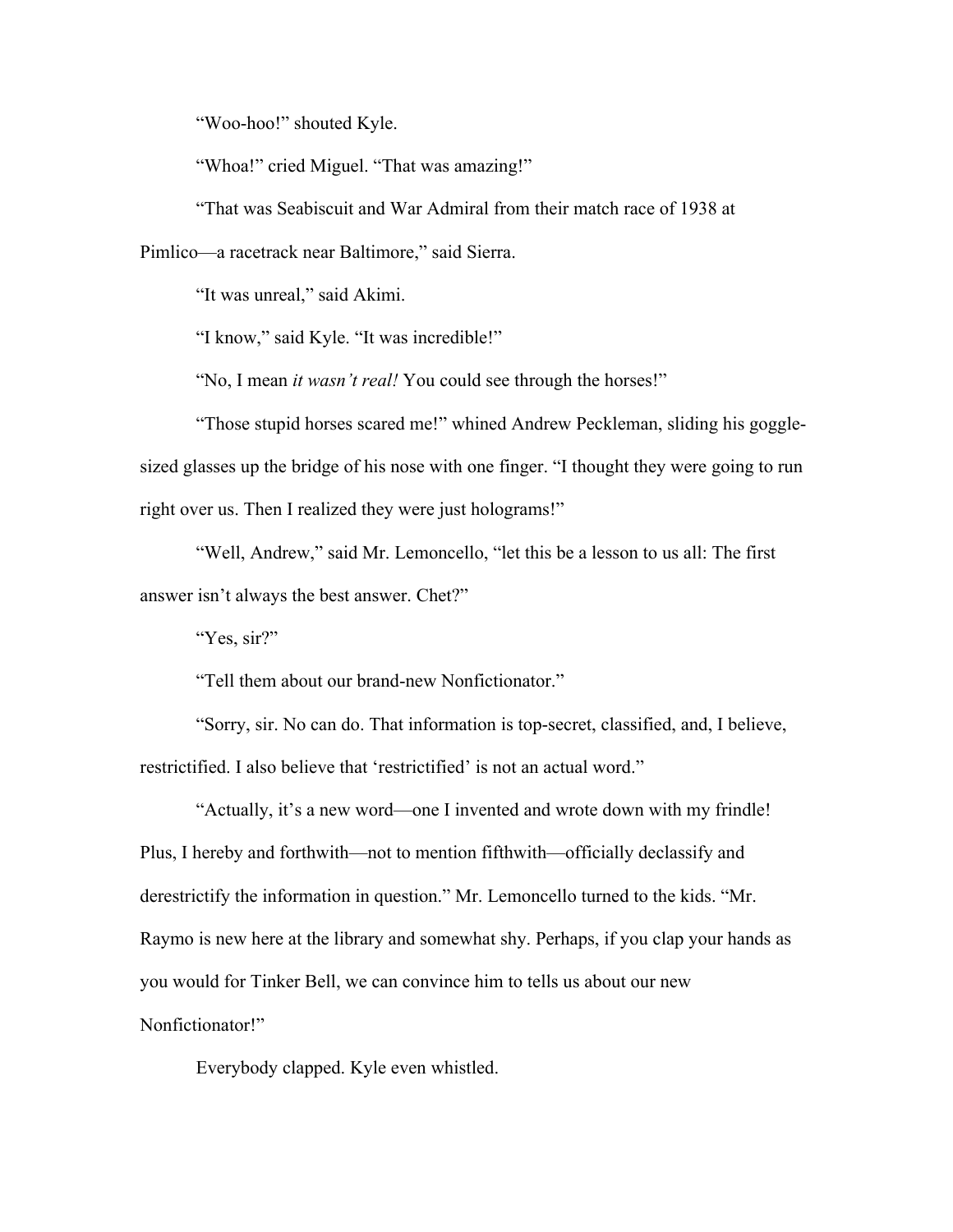"Very well." Mr. Raymo stood up and smoothed out his lab coat. "Thanks to its high-speed processor and enormous database, the Nonfictionator can generate historical holograms capable of conversing with our library patrons. Ask a question, they'll answer it. The Nonfictionator can bring historical characters to interactive life."

"With this new invention," added Mr. Lemoncello, "nonfiction doesn't have to be dry and dusty, unless, of course, it's a horse race or Lawrence of Arabia. Chet, if you please—astound me!"

"Yes, sir," said Mr. Raymo. He tapped the glass on his tablet computer.

"Careful, dear," trilled a voice from the second floor. "I smell horse poop."

"I am very familiar with horse droppings," said another.

"That's Eleanor Roosevelt," said Akimi, grabbing Kyle's arm. "She's my hero!"

"And Sacagawea!" added Miguel. "The Shoshone interpreter and guide from the Lewis and Clark expedition!"

The two holographic women descended a spiral staircase from the second floor.

"Go ahead," said Mr. Lemoncello. "Ask them a question."

Kyle couldn't resist.

"Um, Ms. Sacagawea, how come you know so much about horse poop?"

"Because I know much about horses," she replied. "In 1805, when I was the only woman traveling with Lewis and Clark, they needed fresh horses to cross the Rockies. I helped them barter a pony deal with the nearest Shoshone tribe, whose leader turned out to be my long-lost brother Cameahwait."

"Fascinating," said Eleanor Roosevelt. "We could've used your negotiating skills when creating the United Nations."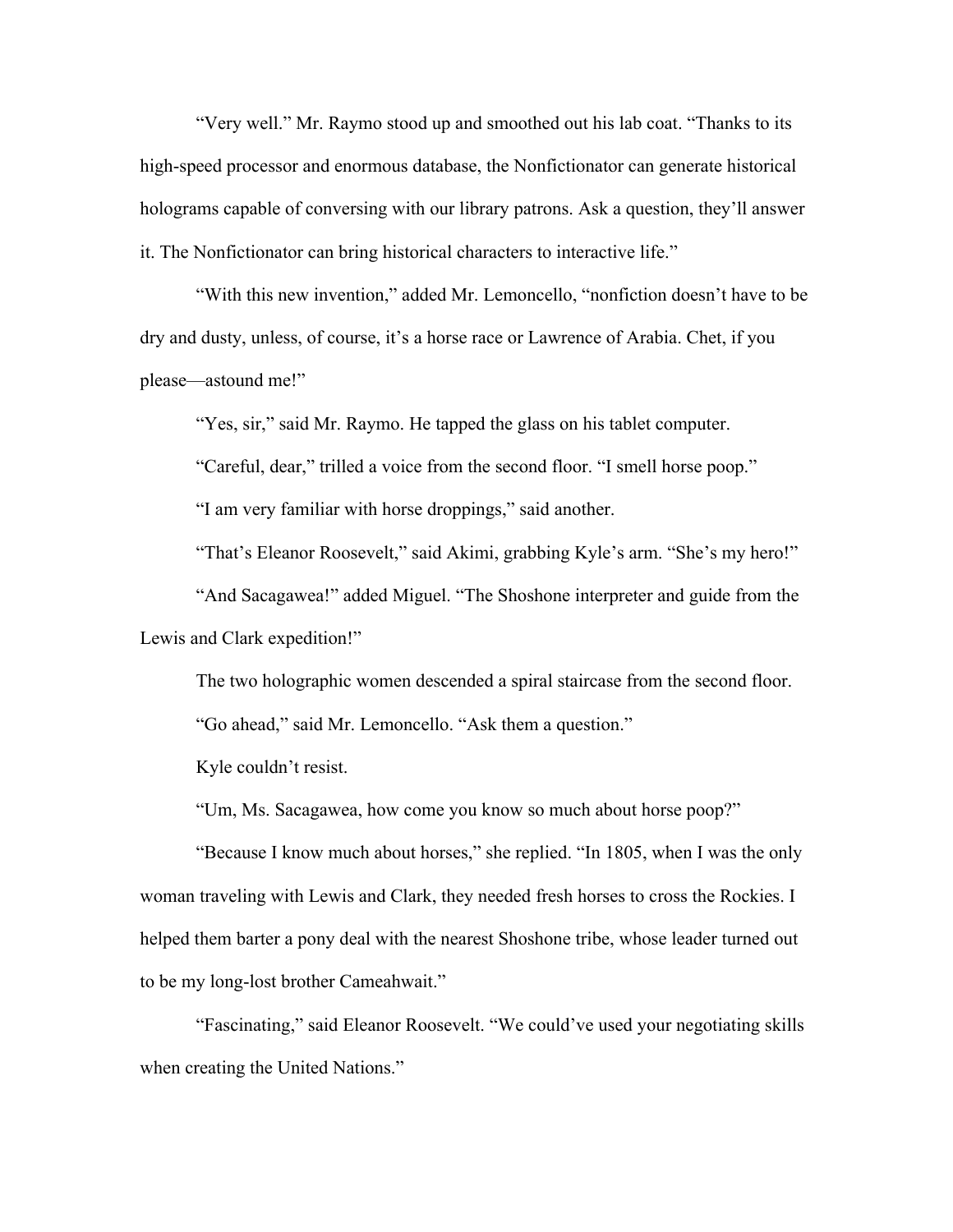The two women drifted across the library floor toward one of the meeting rooms before they vanished.

"Now *that*'s incredible," said Andrew.

Kyle snapped his fingers. "With the Nonfictionator, we could create all sorts of new exhibits where historical holograms answer questions people ask them!"

Mr. Lemoncello slapped himself in the forehead. "Why didn't I think of that? Oh, wait. I did. Several months ago."

"Is this why we're having that special board of trustees meeting this weekend?" asked Andrew. "To unveil your new invention?"

"Perhaps," said Mr. Lemoncello mischievously. "I also have a very special announcement to make. Something that will definitely keep several board members from being bored! Oh—slight change of plans. Instead of meeting here at the library, we will gather at my new home!"

He handed out flashy business cards with an address printed on them.

"You have a new house?" asked Miguel.

"Well, it's new to me! Moved in on Tuesday. I would've moved in sooner, but it took them longer than anticipated to install the floor in the living room."

"Why'd it take so long?" asked Akimi.

"Because," said Mr. Lemoncello, "it's a trampoline."

*Okay,* thought Kyle. Witnessing a famous horse race and chatting with historical characters was cool. But a trampoline floor?

That was going to be awesome!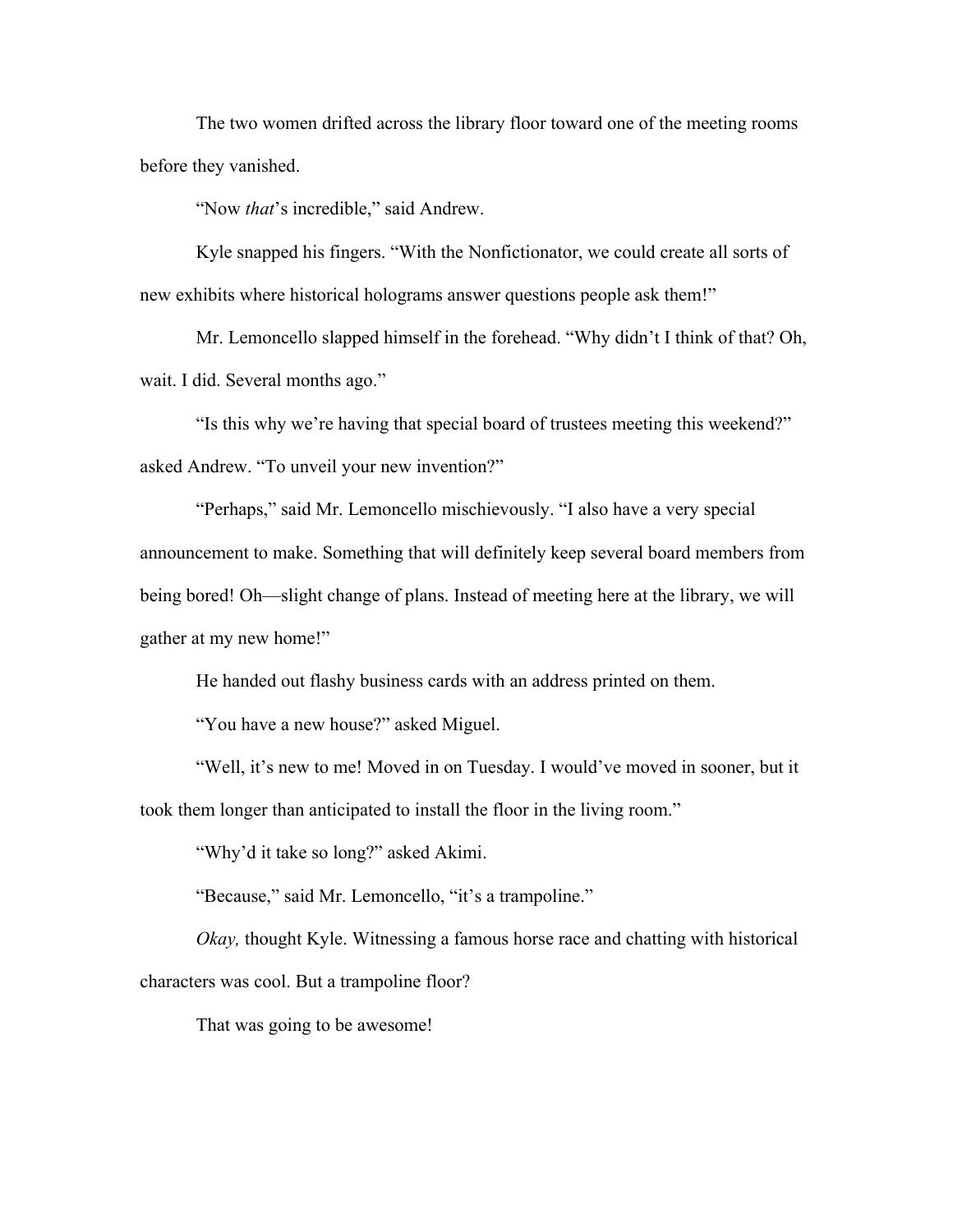## 4

In Kansas City, Missouri, the game making Krinkle brothers were facing a crisis.

Their newest game was a bomb. Children hated it. Parents hated it. Sales were plummeting.

In damage-control mode, the Krinkle brothers quickly convened a focus group to find out why the new product launch had been such a failure.

The two brothers, Frederick and David, who were both well over sixty, sat in a viewing room behind a one-way mirror. Both wore suits, ties, and crisp white shirts. Both fiddled with their golden "K" cuff links.

The "respondents"—children ages ten through fifteen—and a research moderator were on the other side of the glass, seated around a long conference table.

"So are you guys ready to help us make a good game even better?" asked the chipper moderator.

The children all shrugged.

"I guess," said one, whose name tag labeled him as Jack. "I mean, you guys are paying us and all."

"Good attitude!" said the moderator. "Okay, you've all had a chance to play with Whoop Dee Doodle Thirteen. Reactions? Thoughts?"

The children all shrugged again.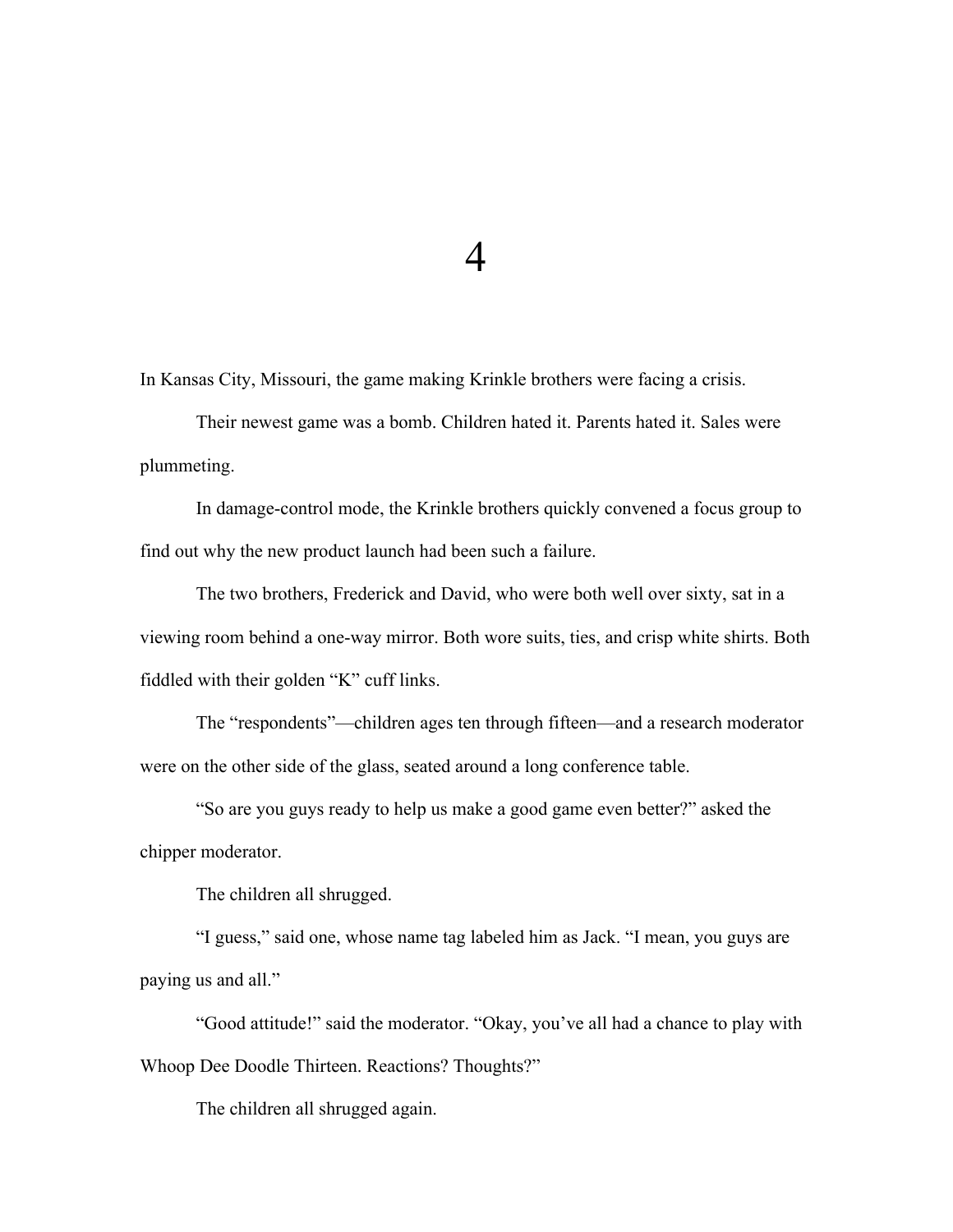"It's sort of boring?" said a girl named Lilly.

The other kids started nodding. "'Boring' is a good word for it," said one. "Stupid," said a boy.

"And sad," said a girl. "It's just sad."

"It's the exact same game as Whoop Dee Doodle Twelve," added Jack. "And Whoop Dee Doodle Eleven."

In the viewing room, David Krinkle's left eye started twitching.

"That's not true," he muttered. "We put a smiley face on the whoopee cushion!"

"Ungrateful brats," mumbled Frederick, who was always a little grumpier than **David.** 

The object of all the Krinkle Brothers Whoop Dee Doodle games was to get your teammates to guess a phrase or famous saying by using only pictures, no words. If the time in the sand dial ran out before your team guessed correctly, you had to sit on a whoopee cushion.

Whoop Dee Doodle 13 was the thirteenth edition of the game. A bright yellow starburst on the box top said it was "All New and All Fun!" The company's lawyers assured the Krinkles they could legally make that claim because the clue cards and phrases were new. So was the sand dial. It used to be pink. Now it was purple.

But customers weren't buying the claim or the game.

And it was the only new product Krinkle Brothers had in the pipeline for the coming holiday season—just six months away.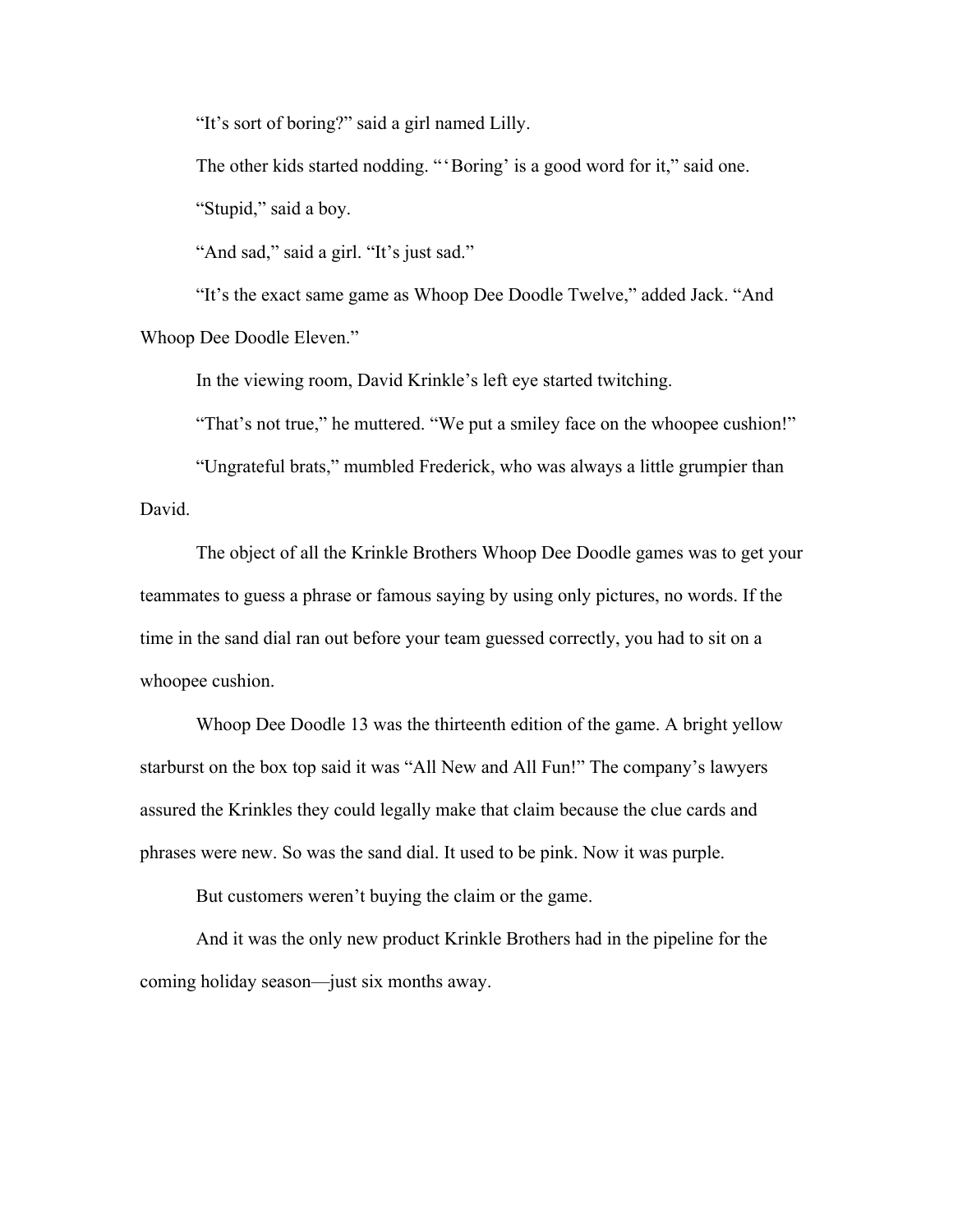"My grandmother made me play Whoop Dee Doodle Thirteen when I was home sick from school last month," said Lilly. "It was about as much fun as the stale saltines and flat ginger ale she gave me."

"Okay, okay," said the moderator. "I'm hearing you. Let me topline these notions." He turned his back to the kids and started filling a whiteboard with words like "boring," "stupid," "sad," and "stomach flu."

While the moderator wasn't paying attention, Jack showed Lilly his smartphone. "Have you played Mr. Lemoncello's Oh, Gee, Emoji! yet?" he whispered to her. "No."

"Okay, let's put the phone away, Jack," said the moderator.

Jack didn't listen. "Guess the book or movie."

He showed everybody the emoji clue:



Lilly studied the phone.

The other boys and girls leaned across the table to peer at Jack's phone and try to solve the puzzle first.

"Got it!" said Lilly. "It's *The Wizard of Oz*!"

"Is that game fun?" asked a boy.